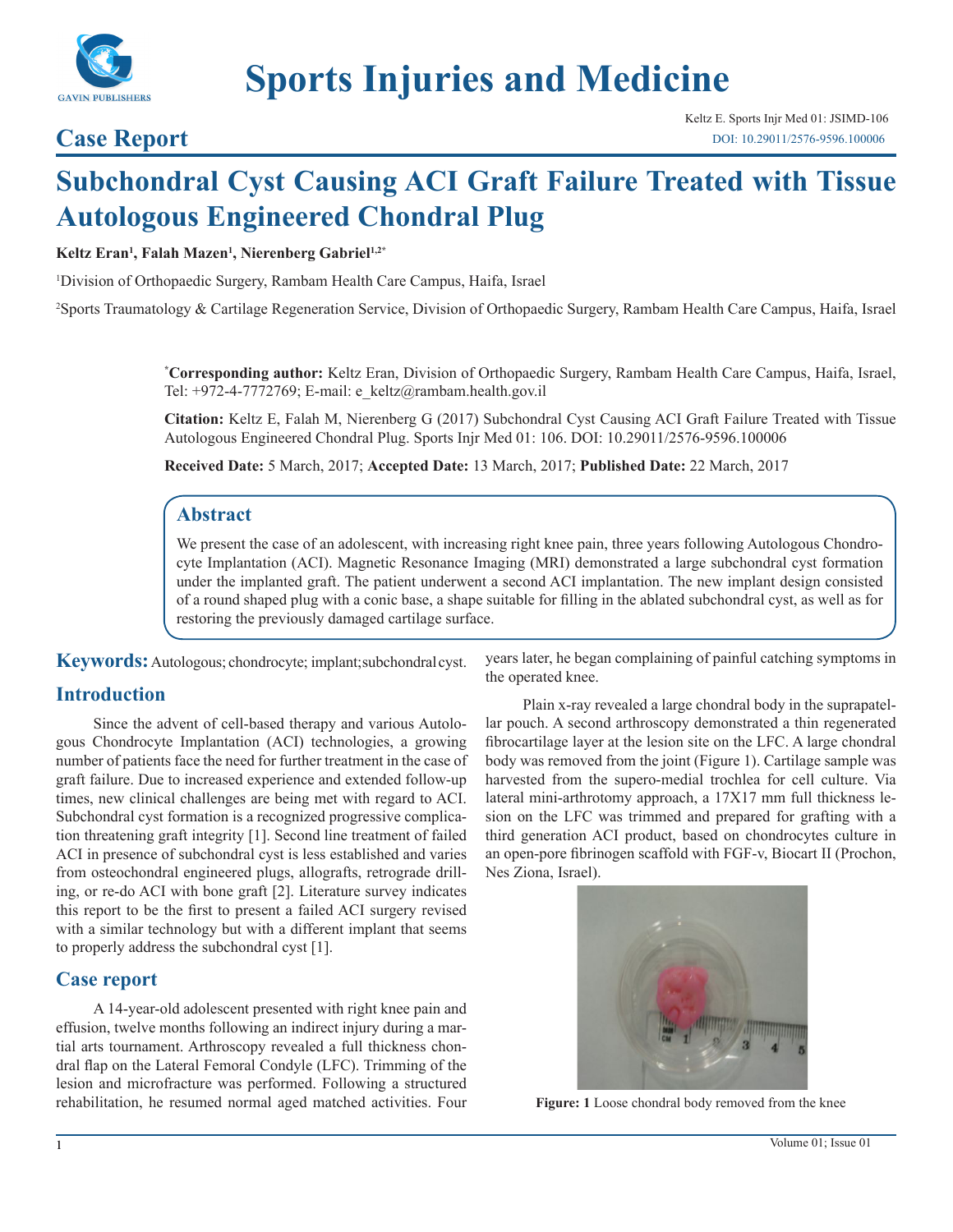**Citation:** Keltz E, Falah M, Nierenberg G (2017) Subchondral Cyst Causing ACI Graft Failure Treated with Tissue Autologous Engineered Chondral Plug. Sports Injr Med 01: 106. DOI: 10.29011/2576-9596.100006

Three years later, after leading a physically active life, the pain symptoms recurred. An MRI revealed a large subchondral cystic formation underneath the previously grafted area (Figure 2).



Figure: 2 Subchondral cyst underlying the graft (MRI water sensitive sequence)

Revision surgery was undertaken with a third generation ACI product, where chondrocytes cultured on a 3-D hydrogel scaffold consist of chitosan and agarose Cartipatch® (TBF, Mions, France) [3]. The design (Figure 3), of a round plug, with a conic base (bone side) and flat top (articular side), provided in various diameters was particularly suitable for treatment of the patient's pathology. Cartipatch was provided as part of a Phase III clinical trial being conducted at the time. Since it was considered a suitable option for the patient, it was approved as a "compassionate" procedure. The surgical instrumentation contained drills matching the graft diameter and shape for the preparation of the osteochondral site for grafting. Thus, ablation of the subchondral cyst was achieved, as well as a fresh bony bed to conform to the new graft shape and construct.



**Figure: 3** Cartipatch graft structure and shape

Twelve months following surgery the patient reported marked pain relief. He returned to a physically active profession and recreational sports. Follow-up MRI demonstrated disappearance of the subchondral cyst, with a fully integrated and congruent cartilage segment (Figure 4). At 48 months, the patient remains active and pain free.



**Figure: 4** The revised cartilage segment (MRI water sensitive sequence) at 24 month

#### **Discussion**

Undoubtedly ACI procedures have matured and are gaining recognition as an effective treatment for large chondral and osteochondral defects [1,4]. This hard won recognition is due to the intrinsic biological characteristics of the various autologous chondrocyte therapy products available, as well as the drawbacks of the presently established first-line of treatment, microfracture [5,6].

The subchondral bone plate and its importance have been progressively studied since the initiation of ACI. Currently the "cartilage-subchondral plate-bone unit" is viewed as an integrated entity [7].

A few complications related to the subchondral bone in cartilage surgery have been described, including subchondral cyst formation [1,8]. The presence of an evolving subchondral cyst under an ACI graft in a weight bearing zone is a potential threat to graft biomechanical stability, and could lead to delamination and graft failure [9].

Internal osteophytes formation, described as bone irregularity due to local hypertrophy, were demonstrated over time after first generation ACI performed with periosteal flaps overlaying the cell suspension [1,8,10].

Previous surgeries, such as microfracture, have been described as having a deleterious effect on the subchondral plate, with negative influence on clinical results and graft durability. Subsequent radiology has also shown the reduced tissue quality, low fill, and irregular appearance of newly formed implanted tissue [11].